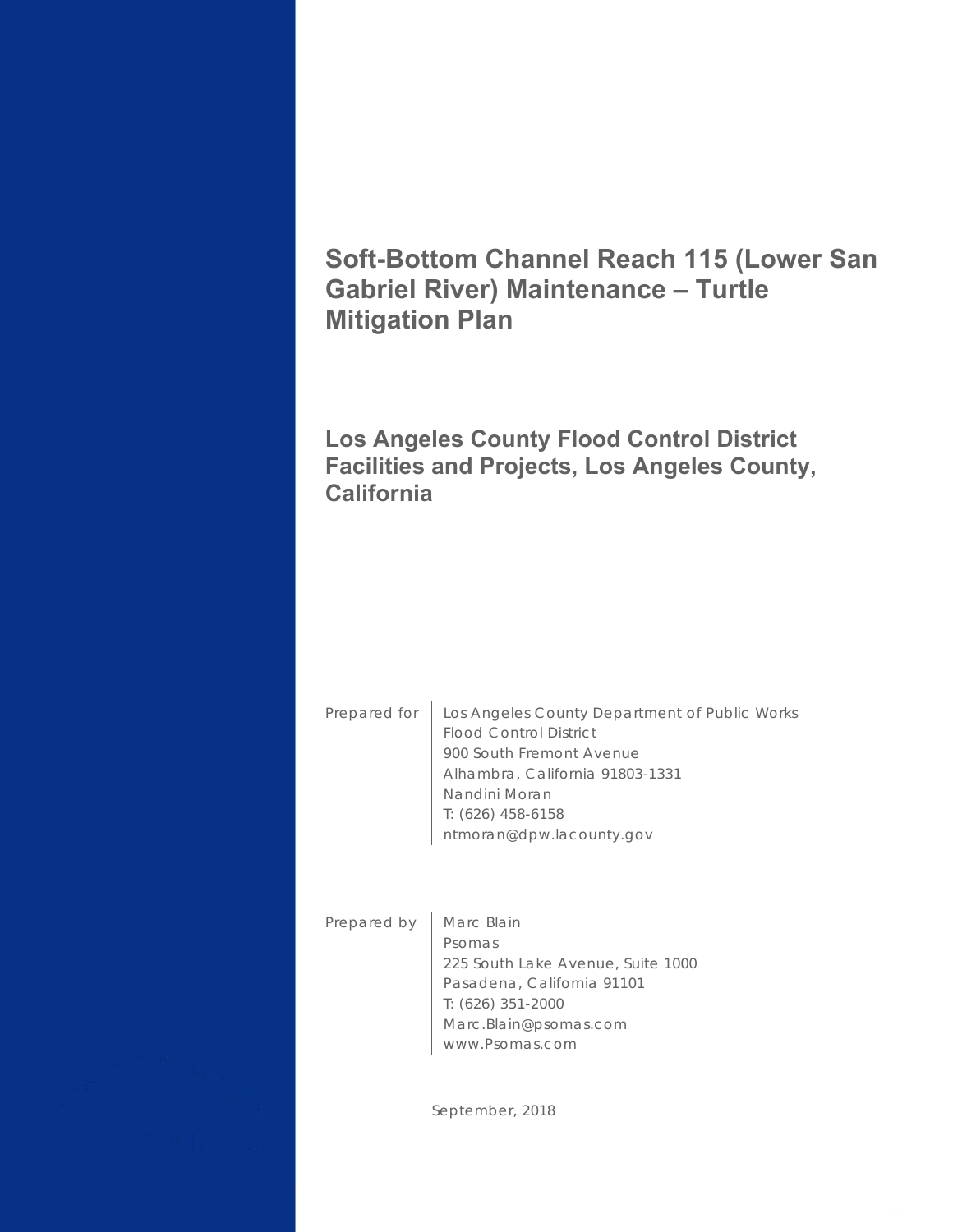#### **TABLE OF CONTENTS**

### **Section**

**Table** 

#### Page

Page

| 1.0 |    |  |  |
|-----|----|--|--|
|     |    |  |  |
| 2.0 |    |  |  |
|     | 21 |  |  |
|     | 22 |  |  |
| 3.0 |    |  |  |
| 4.0 |    |  |  |

### **TABLES**

#### **EXHIBITS**

| <b>Exhibit</b> | <b>Follows Page</b> |
|----------------|---------------------|
|                |                     |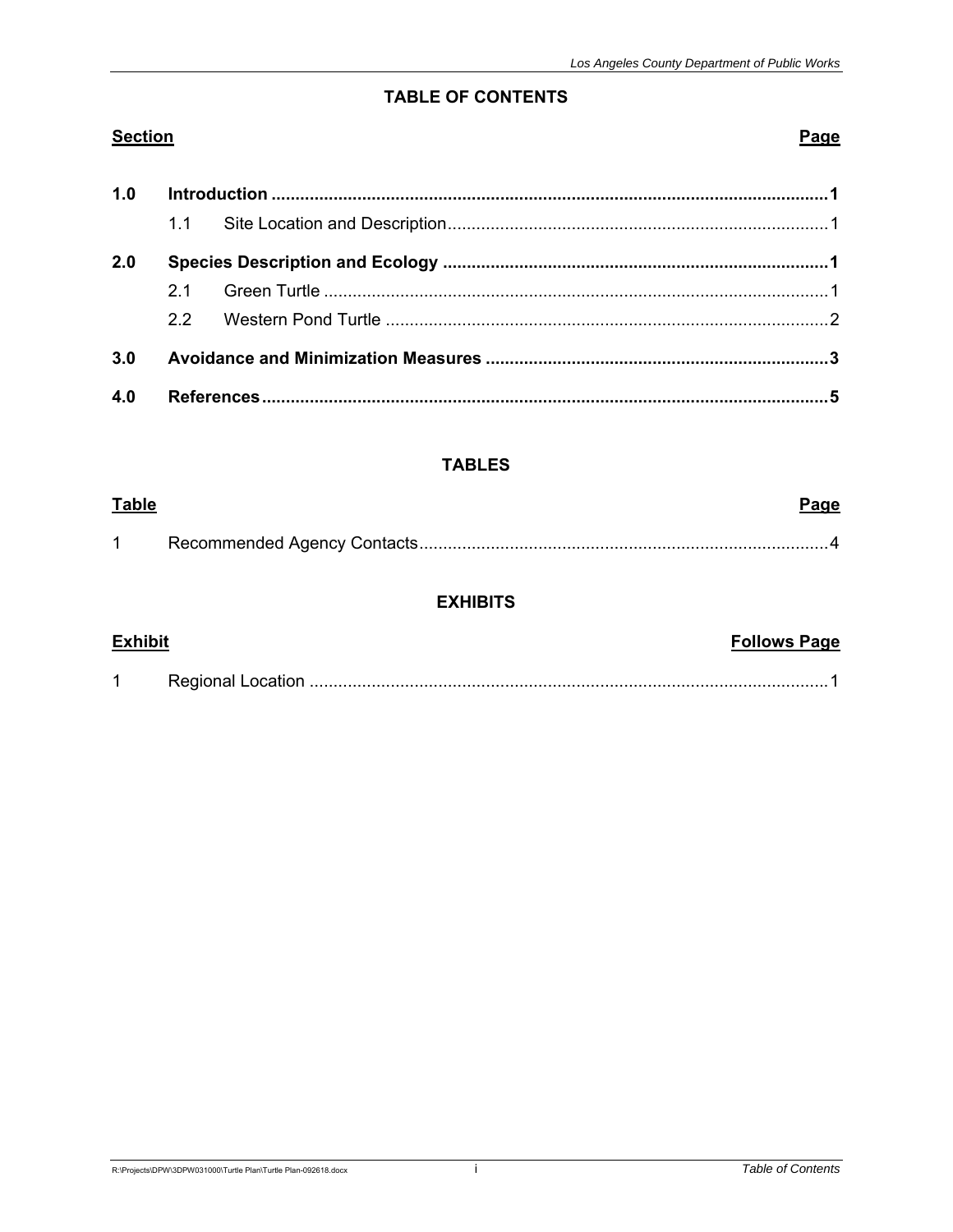### **1.0 INTRODUCTION**

This Turtle Mitigation Plan (Plan) is intended for implementation with maintenance activities occurring in Los Angeles County Flood Control District's (LACFCD's) Soft-bottom Channel Reach 115, Lower San Gabriel River, Long Beach, California in compliance with Streambed Alteration Agreement (SAA) Notification No. 1600-1999-0076-R5. The Plan provides guidelines for protecting the green turtle (*Chelonia mydas*) and western pond turtle (*Emys marmorata*) during permitted maintenance activities within the channel.

### **1.1 SITE LOCATION AND DESCRIPTION**

Reach 115 is a nearly 4-mile segment of the San Gabriel River located in southeastern Los Angeles County between the cities of Los Alamitos and Seal Beach (Exhibit 1). The upstream terminus of Reach 115 is located north of Interstate Highway 405 approximately 1,750 feet upstream at confluence of Coyote Creek and continues downstream until the channel empties into the Pacific Ocean. The channel consists of an earthen-bottom, or soft-bottom, with earthen levees on either of side hardened with rip-rap. Mature vegetation is established on both banks in the upper portions of Reach 115 within lower portions of the rip-rap levee and within sediment benches occurring at the toe of the levee slope. Vegetation diminishes moving downstream with no vegetation present downstream of the Pacific Coast Highway Bridge. The entire length of Reach 115 is tidally influenced.

### **2.0 SPECIES DESCRIPTION AND ECOLOGY**

Both green turtle and western pond turtle have potential to occur within the Reach 115 maintenance area and are described below.

### **2.1 GREEN TURTLE**

The green turtle, a federally Endangered species, is one of the largest hard-shelled sea turtles. They are unique among sea turtles in that they are herbivores, eating mostly seagrasses and algae. This diet is what gives their cartilage and fat a greenish color (not their shells), which is where their name comes from. The typical adult is 3 to 4 feet long and weighs 300 to 350 pounds. They have dark brown or black shells and a much lighter, yellow underside. Their shells have five scutes (bony plates) running down the middle and four scutes on each side. Another distinct characteristic of the green turtle is their two large scales located between the eyes (NOAA 2018).

Adult and juvenile green turtles are generally found near shore as well as in bays and lagoons, on reefs, and especially in areas with seagrass beds. Adults migrate from foraging areas to nesting beaches and may travel hundreds or thousands of miles each way. After emerging from the nest, hatchlings swim to offshore areas, where they live for several years. Once the juveniles reach a certain age/size range, they leave the open ocean habitat and travel to near shore foraging grounds (NOAA 2018).

Green turtles become sexually mature at 25 to 35 years, and some may be 40 years old before they reproduce. Their reproductive lifespan is uncertain, but some individuals have been observed nesting for at least 38 years. In the United States, the breeding season occurs in late spring and early summer. Males mate with females on foraging grounds, along migratory pathways, and off nesting beaches. Adult males can breed every year, but females migrate from their foraging areas to nest every 2 to 5 years (NOAA 2018).

Female green sea turtles lay about 100 eggs per nest and will nest every two weeks over several months before leaving the nesting area and returning to their foraging grounds. After about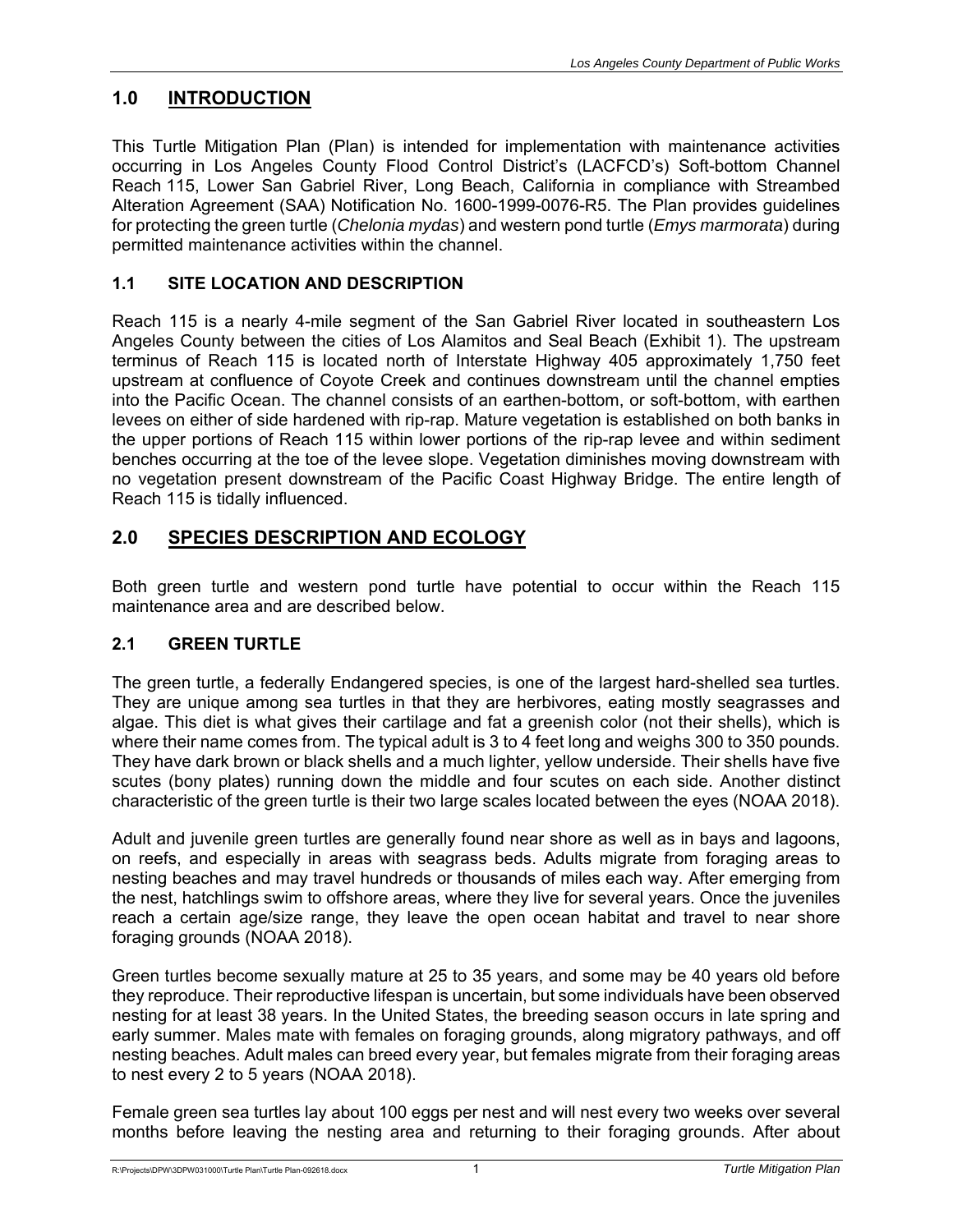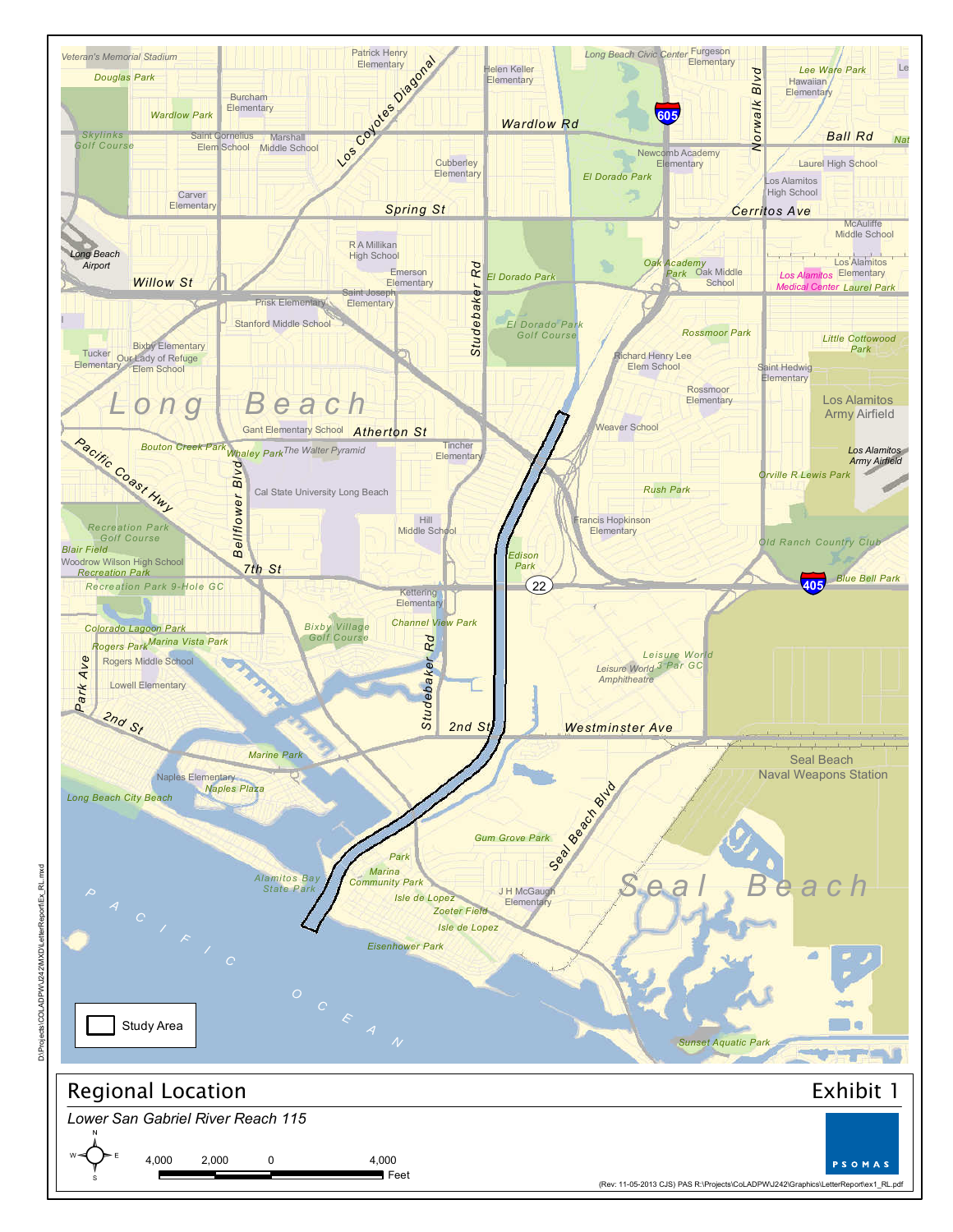two months, the eggs hatch and the hatchlings make their way to the water. The newly hatched green sea turtles are susceptible to nighttime predators; however, hatchlings emerge at night when fewer predators are active. The lifespan for green turtles is currently unknown but thought to be at least 60 to 70 years (NOAA 2018).

Green sea turtles are found around the world in warm subtropical and tropical ocean waters, and nesting occurs in over 80 countries. There are populations with different colorings and markings in the Atlantic, Indian, and Pacific Oceans. Though not well understood, these turtles are highly migratory and undertake complex movements and migrations (National Wildlife Federation 2018). In the eastern North Pacific, green turtles have been sighted from Baja California to southern Alaska, but most commonly occur from San Diego south (NOAA 2018). In recent years, a population of green turtle has been discovered occupying the lower San Gabriel River.

### **2.2 WESTERN POND TURTLE**

The western pond turtle, a member of the Emydidae family, is the only turtle native to coastal California. These reptiles are small and typically reach between four to twelve inches at maturity. Pond turtles are cryptically colored and vary from a brown to olive-brown to dark brown. The scutes on their carapace have a radiating marbled pattern that are sometimes only visible in sunlight and their head and body have a mottled appearance. This species is considered omnivorous. Aquatic plant material, including pond lilies, beetles and a variety of aquatic invertebrates as well as fishes, frogs, and even carrion have been reported among their food (Stebbins 1972; Nussbaum et al. 1983).

Pond turtles can often be found thermoregulating on aquatic basking areas such as rocks, downed logs, or emergent vegetation. They have acute hearing and eyesight and are easily disturbed. They will often be heard as they splash into the water to take cover before they are visible. Basking behavior may be witnessed year-round in southern populations due to warmer year-round temperatures (USGS 2006). In colder areas, hibernation occurs and is spent underwater within the mud or sediment (Zeiner 1988-1990).

The western pond turtle is uncommon to common in suitable aquatic habitat throughout California, west of the Sierra-Cascade crest and absent from desert regions, except in the Mojave Desert along the Mojave River and its tributaries. Elevation range extends from near sea level to 4690 ft (Jennings and Hayes 1994). Associated with permanent or nearly permanent water in a wide variety of habitat types (Zeiner 1988-1990).

A California Natural Diversity Data Base (CNDDB) search conducted in September 2018 revealed no recent (within 20 years) records of this species within the project area (CNDDB 2018).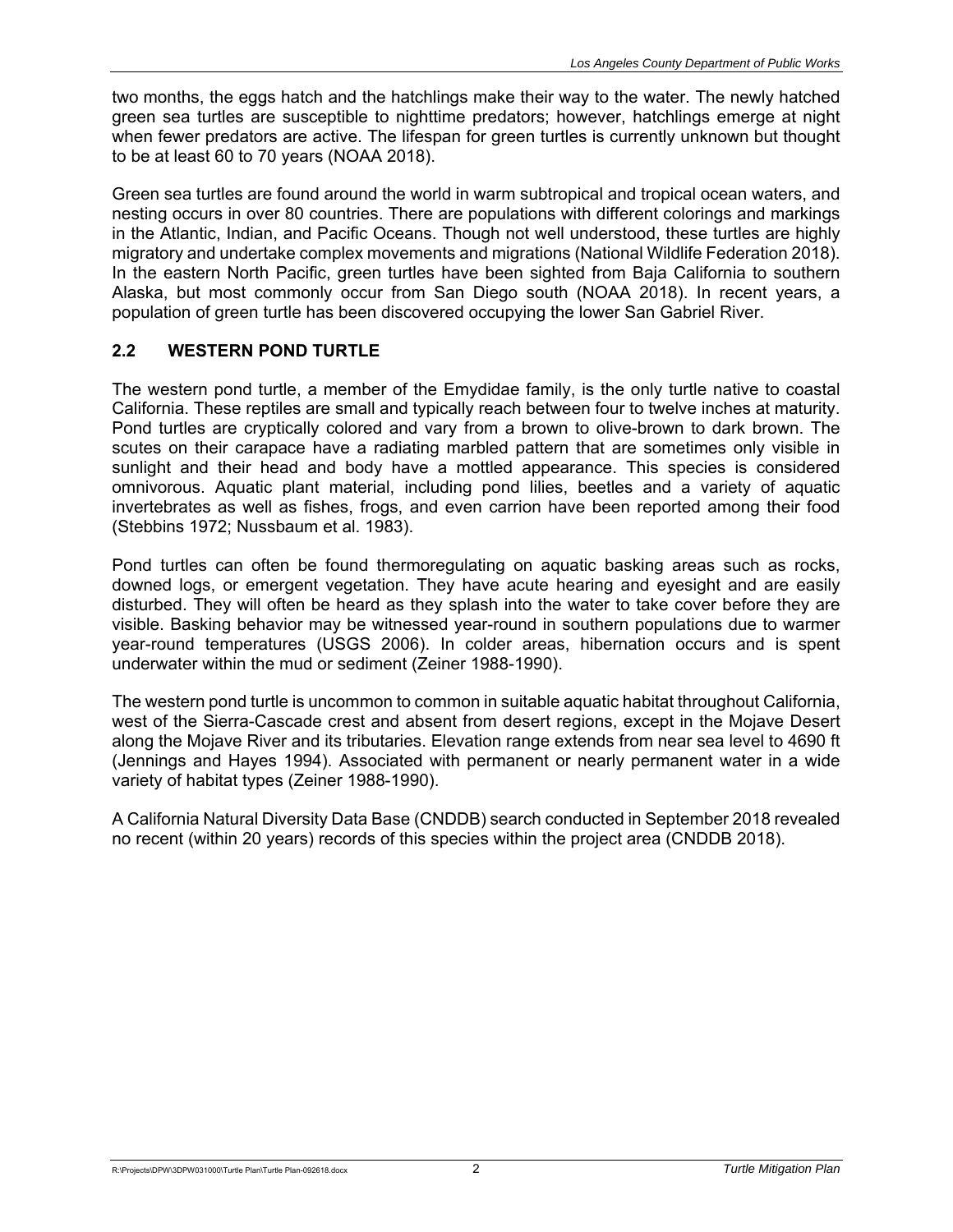### **3.0 AVOIDANCE AND MINIMIZATION MEASURES**

Measures have been outlined below to provide for avoidance and minimization of impacts to both green turtles and western pond turtles. These measures are to be followed on a daily basis both prior to and during maintenance activities. Should unexpected circumstances arise, which do not appear to have been considered below, the biological monitor on-site shall have the authority to stop work and determine the next course of action which may include agency consultation.

- 1. Environmental Education Training To increase understanding and recognition of the green turtle and western pond turtle, environmental education training shall be provided. This training shall take place during initial construction activities (i.e., during the first tailboard session) and periodically thereafter as needed. The training will focus upon detection, avoidance, and ecology of each of the two species of turtles. A brochure providing applicable information as well as representative photos of the two turtle species will be provided and should be kept on-site by construction personnel for reference.
- 2. Clearance Surveys Prior to construction activities a daily clearance survey of the active work areas and their immediate surroundings shall be conducted to determine presence/absence of both species of turtles. This clearance survey shall be conducted by a qualified individual familiar with green turtle and western pond turtle, their eggs, and hatchlings.
- 3. Green Turtle Observations Upon observation of a green turtle within or adjacent to active maintenance activities, all activities shall cease until the individual has moved away from the area a minimum distance of 50 feet. This determination shall be made by the qualified biological monitor present on-site. Green turtles shall not be approached, captured or relocated.
- 4. Western Pond Turtle Observations If a western pond turtle is observed within or adjacent to active maintenance areas, the biological monitor shall determine whether the individual will be impacted by maintenance activities. If the biological monitor determines that the turtle is not likely to be impacted, they shall monitor the individual until it has left the area or maintenance activities are completed. If the biological monitor determines that the turtle may be impacted by maintenance activities, the monitor shall relocate the individual within suitable habitat downstream and outside of the immediate work area as determined by the biological monitor on site.

During the relocation effort, the monitor shall:

- a. Wear latex or nitrate gloves during handling.
- b. Use a sterile container during transport.
- c. Avoid undue stress or handling.
- d. Document the number, sex and age of the individual turtle, preferably including photographs.
- e. Notch the scutes using a triangular file following USGS protocol.
- f. Record the approximate date and time of capture and release.
- g. Collect a Geographic Position System (GPS) point where the turtle is released.

Western pond turtle breeding season is typically during May through July (USGS 2006). Construction activities are not expected to impact nesting areas or hatchlings as they will take place outside of this period. However, should eggs or hatchlings be encountered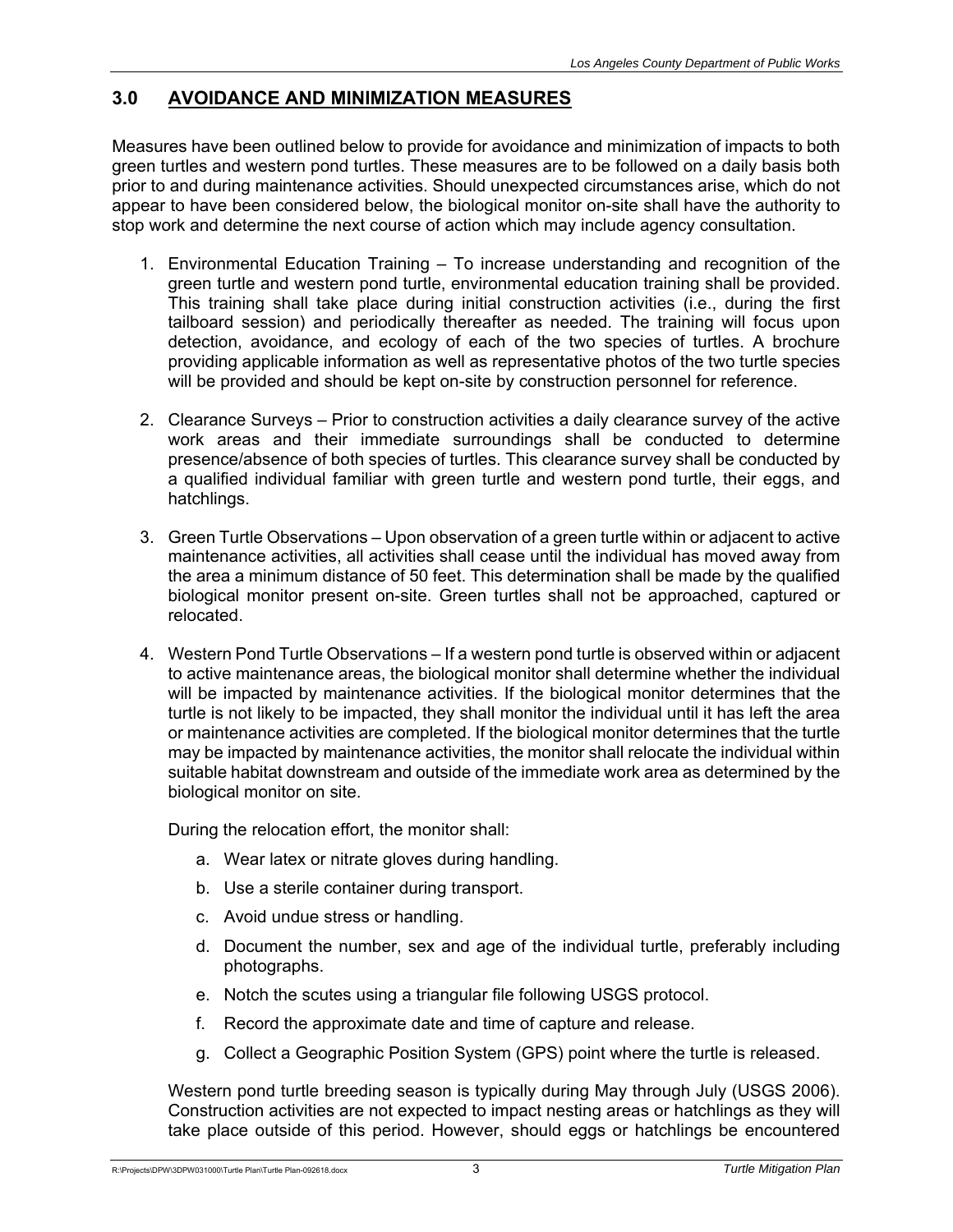within or adjacent to the active construction areas, all activities shall be suspended by the biological monitor for appropriate consultation with the California Department of Fish and Wildlife (CDFW).

No movement or relocation of western pond turtle eggs or hatchlings is to be conducted without written authorization from the CDFW.

5. Turtle Observation Notification – Should a green turtle or western pond turtle be observed the following individuals representing State and federal resources agencies shall be notified:

**TABLE 1 RECOMMENDED AGENCY CONTACTS** 

| <b>Agency</b>                                                              | <b>Name</b>   | <b>Contact Information</b>                                      |
|----------------------------------------------------------------------------|---------------|-----------------------------------------------------------------|
| California Department of Fish and Wildlife                                 | Steve Gibson  | Phone: (562) 342-2106<br>Email: matthew.chirdon@wildlife.ca.gov |
| National Marine Fisheries Service -<br><b>Protected Resources Division</b> | Penny Ruvelas | Phone: (562) 980-4197<br>Email: Penny.Ruvelas@noaa.gov          |
| National Marine Fisheries Service - Long<br>Beach Office                   | Anthony Spina | Phone: (562) 980-4045<br>Email: Anthony.Spina@noaa.gov          |

- 6. Biological Monitoring A biological monitor shall be present on-site during construction activities that occur within or adjacent to occupied habitat. Green sea turtles have been observed within Reach 115 and can move freely, therefore they are always presumed to be present and the habitat occupied. While on-site the monitor shall be responsible for relocating western pond turtles, conducting surveys for all sensitive species, and communicating with the crews. The biological monitor shall have the authority to stop work should the situation warrant it. The monitor will provide a daily summary email describing the day's activities and any details of pertinent observations. Special status species will be reported to the California Natural Diversity Database (CNDDB).
- 7. Turtle Relocation Reporting Once Reach 115 maintenance activities have been completed a final report shall be prepared and submitted to the CDFW. This report will detail the number of turtles collected, relative size classes, sex ratio and the duration of time turtles were held and where they were released (including GPS points).
- 8. Best Management Practicies The following best management practices (BMI's), as applicable to turtles, have been required under the SAA and are summarized as follows:
	- a. The Permittee shall only use an herbicide approved for use in an aquatic environment. Contact shall be avoided with native vegetation and be applied on calm days (wind less than 5 miles per hour) to prevent airborne transfer of herbicides.
	- b. Mechanical equipment shall not be operated in the streambed except as subsequently approved by the CDFW.
	- c. Install sediment and erosion control measures and maintain sediment control(s) in good operating condition throughout the construction period and the following rainy season.
	- d. Should the sediment barrier fail to retain sediment, Permittee shall employ corrective measures and notify the CDFW immediately.